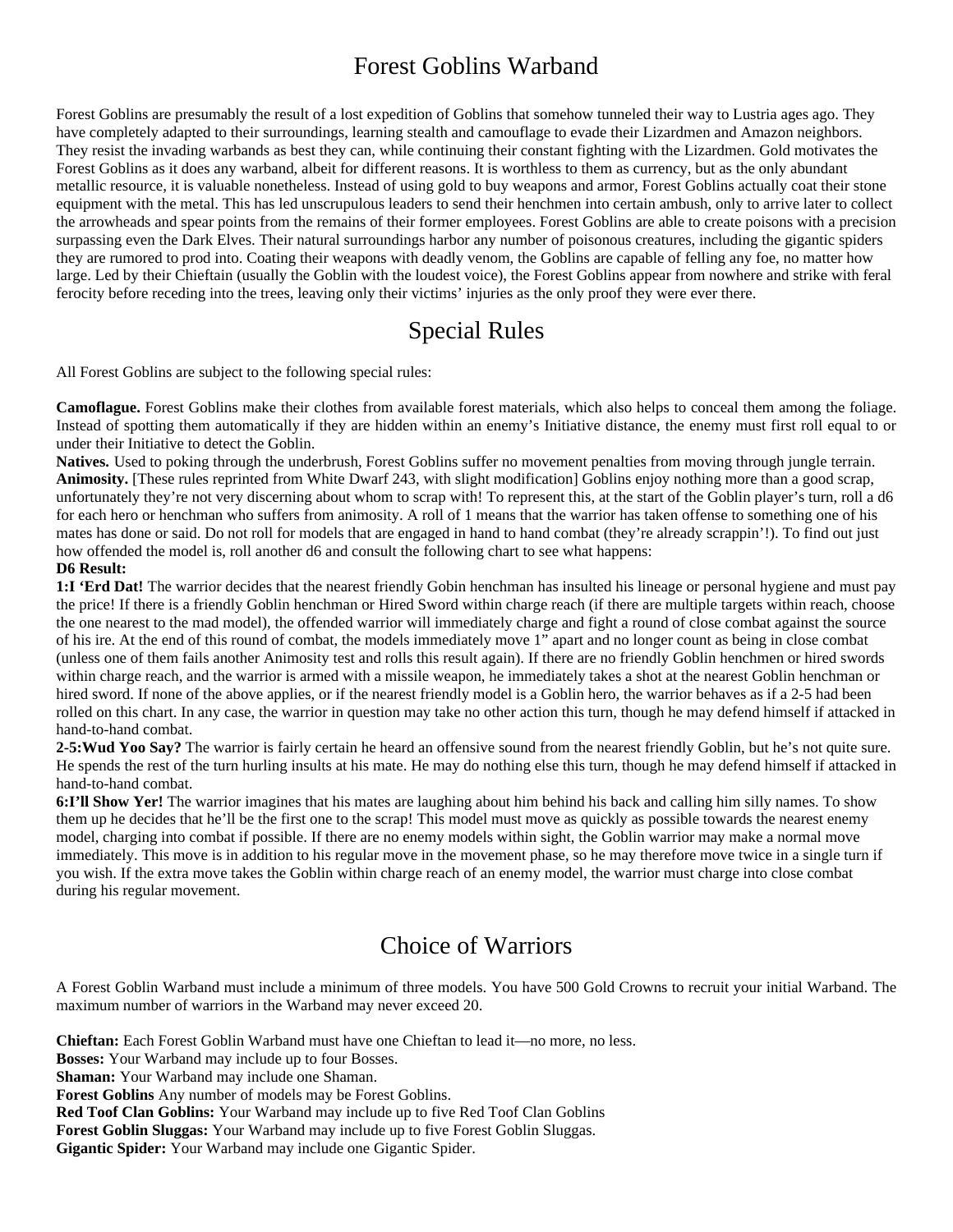# Starting Experience

A **Chieftan** starts with 17 experience. **Bosses** start with 6 experience. A **Shaman** starts with 6 experience. **Forest Goblins** start with 0 experience. **Red Toof Clan Goblins** start with 0 experience. **Forest Goblin Sluggas** start with 0 experience. A **Gigantic Spider** does not gain experience

# Maximum Characteristics

Characteristics for Forest Goblin warriors may not be increased beyond the maximum limits shown on the following profile. If a characteristic is at its maximum, take the other option or roll again if you can only increase one characteristic. If both are already at their maximum, you may increase any other by +1 instead. Remember that Henchman can only add +1 to any characteristic.

| Profile              | WS |  |  |  |  |
|----------------------|----|--|--|--|--|
| <b>Forest Goblin</b> |    |  |  |  |  |

# Special Forest Goblin Equipment

## **Bosspole**

20 gold crowns

**Availability:** Common, Forest Goblin Chieftan or Bosses only

Some influential Goblins carry badges of office, usually taking the form of long wooden poles with an icon or sharp blade on the end. This allows the hero and any Goblin henchmen within 6" to ignore animosity. Additionally, the bosspole acts as a spear in close combat.

| <b>Range</b> | Strength | <b>Special Rules</b>        |
|--------------|----------|-----------------------------|
| Close Combat | As user  | Strike First, Cavalry bonus |

### **SPECIAL RULES**

**Strike First:** A warrior with a spear strikes first, even if charged. Note that this only applies in the first turn of hand-to-hand combat. **Cavalry Bonus:** If using the optional rules for mounted models, a mounted warrior armed with a spear receives a +1 Strength bonus when he charges. This bonus only applies for that turn.

## **Blowpipe**

25 gold crowns

### **Availability:** Common

The Blowpipe is a short hollow tube which can be used to shoot poisoned darts. While the darts by themselves are too small to cause significant damage, the poison can cause searing agony and even death.

| Range        | Strength | <b>Save Modifier</b> | <b>Special Rules</b> |  |
|--------------|----------|----------------------|----------------------|--|
| $\mathbf{S}$ |          |                      | Poison, Stealthy     |  |

## **SPECIAL RULES**

**Poison:** The needles fired by a blowpipe are coated in a venom very similar in its effects to the Black Lotus (if you roll a 6 on the To Hit roll, the victim is automatically wounded). A blowpipe *cannot* cause critical hits. This weapon has a positive armour save modifier, so a model that normally has a save of 5+ will get a save of 4+ against a blowpipe dart. Even models that normally do not have an armour save will get a 6+ save to take into account protection offered by clothes, fur, or the like.

**Stealthy:** A Goblin armed with a blowpipe can fire while *hidden* without revealing his position to the enemy. The target model can take an Initiative test in order to try to spot the firing Goblin. If the test is successful, the Goblin no longer counts as *hidden.*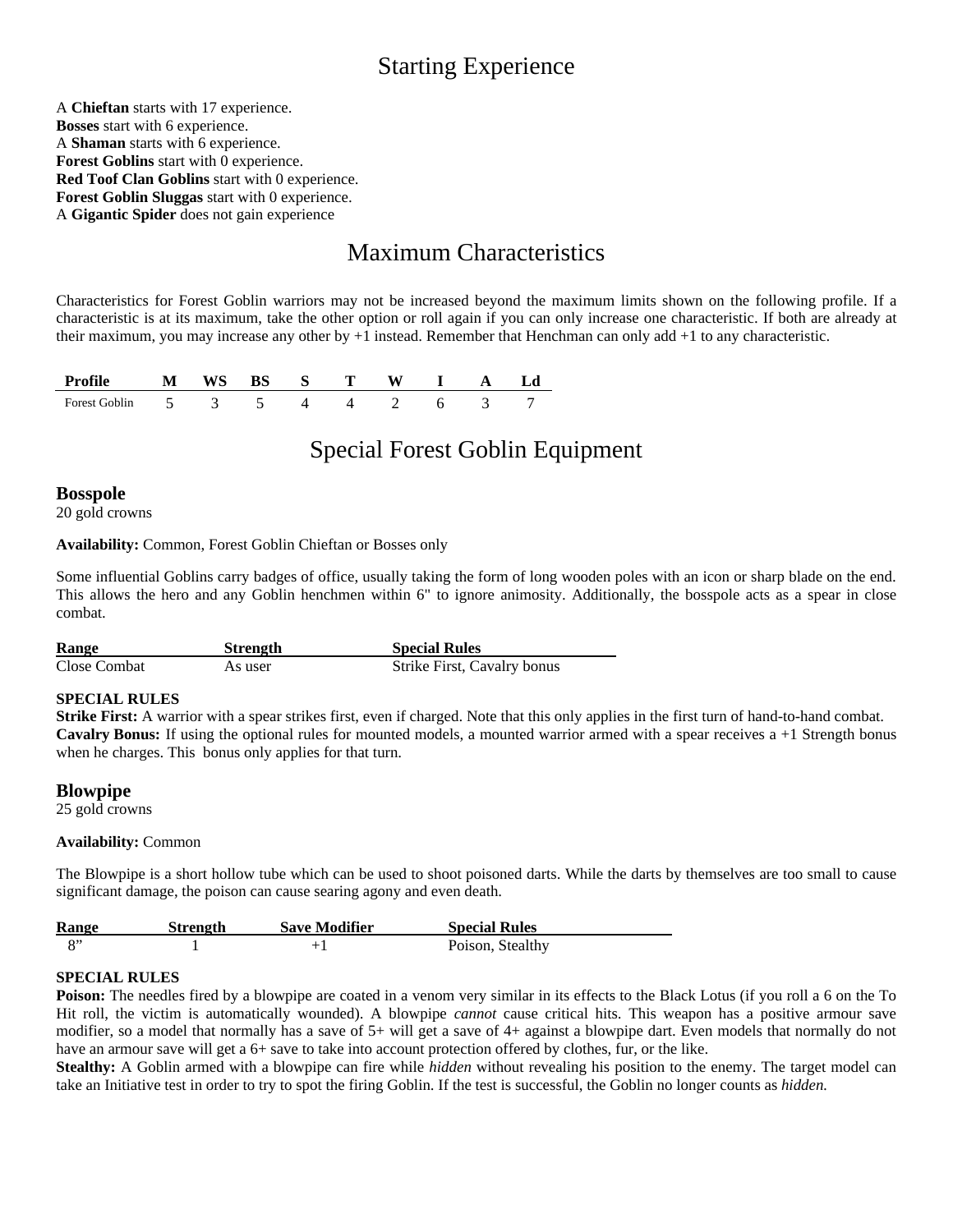# **Magic Gubbinz**

50 gold crowns

#### **Availability:** Rare 9

These are odds and ends carried around by the Shaman to focus his powers. Most are bat feet, lizard lips, and the like, but still seem to provide benefits to their owner. The Shaman may re-roll a failed magic test on a D6 roll of 4+.

### **Poisoned Weapon**

25 gold crowns

#### **Availability:** Common

Forest Goblins commonly jab their weapon points into the bodies of giant spiders in hopes of coating them with deadly poison. Once this poison is bought, it is applied to one weapon, and may not be traded or sold later on. The weapon in question, once poisoned, adds +1 to any injury rolls from then on.

## **Red Toof Clan Membership**

40 gold crowns

### **Availability:** Rare 9

Only proving one's prowess in battle can attract the attention of this cadre of warriors. Once inducted, the membership can never be removed; the owner is too proud! The model will now be subject to the rules for Frenzy as described in the Mordheim rulebook.

## **Arachnid Mount**

45 gold crowns

#### **Availability:** Rare 5

If you are using the optional rules for mounts, then your warband's heroes may ride giant spiders. The rider's Movement is increased to 6, and armor save increased by +1, exactly as if mounted on an ordinary horse. The rider need not dismount to climb terrain (including building exteriors) and the spider's natural climbing abilities allow the rider to re-roll any failed climbing attempts.

# Special Forest Goblin Skills

|               | Combat | <b>Shooting</b> | Academic | Strength | <b>Speed</b> | <b>Special</b> |
|---------------|--------|-----------------|----------|----------|--------------|----------------|
| Chieftan      |        |                 |          |          |              |                |
| <b>Bosses</b> |        |                 |          |          |              | Х              |
| Shaman        |        |                 |          |          |              |                |

#### **Animosity**

A Forest Goblin Boss may chose to remove his Animosity instead of chosing a skill, should they earn one.

# Forest Goblin Equipment List

# **Hero Equipment List Henchmen Equipment List**

Short Bow 5 gc

| <b>Hand-to-hand Combat Weapons</b> |                 | <b>Hand-to-hand Combat Weapons</b> |                  |  |
|------------------------------------|-----------------|------------------------------------|------------------|--|
| Dagger                             | 1st free/2 gc   | Dagger                             | 1st free/2 gc    |  |
| Sword                              | $10 \text{ gc}$ | Sword                              | 10 <sub>gc</sub> |  |
| Axe                                | $5 \text{ gc}$  | Spear                              | 10 <sub>gc</sub> |  |
| Spear                              | $10 \text{ gc}$ |                                    |                  |  |
| Halbard                            | $10 \text{ g}c$ | <b>Missile Weapons</b>             |                  |  |
| Double-Handed Weapon               | $15 \text{ gc}$ |                                    |                  |  |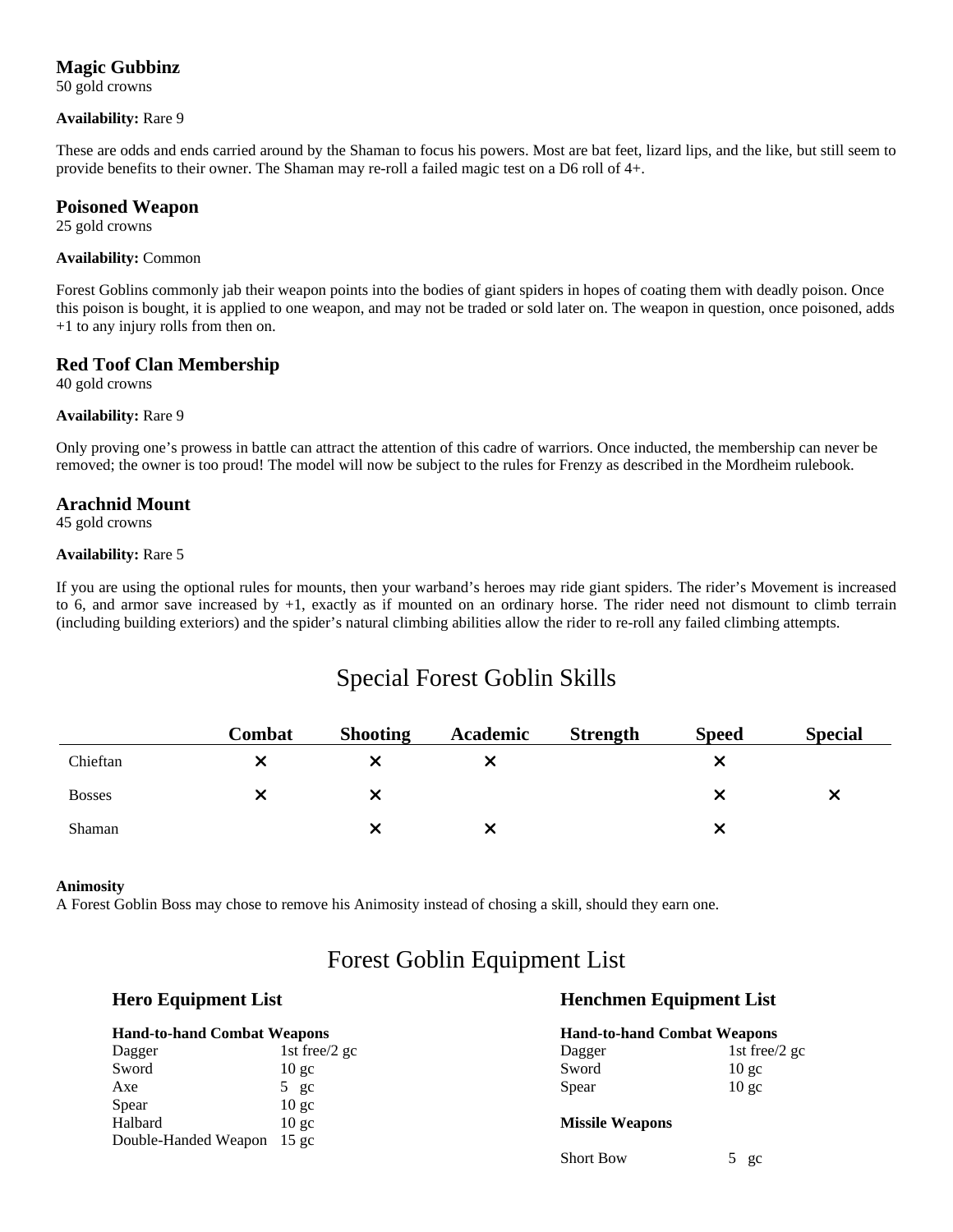#### **Missile Weapons**

| Blowpipe | $25$ gc        | .      |
|----------|----------------|--------|
| Shortbow | $5 \text{ gc}$ | Armour |
|          |                | Shield |

| <b>Armour</b> |                 |  |
|---------------|-----------------|--|
| Light Armour  | $20 \text{ gc}$ |  |
| Shield        | $5$ gc          |  |

| <b>Throwing Weapons</b><br>Blowpipe | $25$ gc | 15 <sub>gc</sub> |
|-------------------------------------|---------|------------------|
| <b>Armour</b><br>Shield             | $5$ gc  |                  |

# **Heroes**

# **1 Chieftan**

#### **50 Gold Crowns to hire**

Forest Goblins are usually led by the biggest, strongest, and most cunning Goblin in the band. This Chieftain routinely comes up with ways to drive off the Old World invaders, and collect gold for M'rrk and G'rrk.

| $\cdots$ $\mathbf{e}$ | ----<br>N | ັ້ | m                        | --- |  | Л |
|-----------------------|-----------|----|--------------------------|-----|--|---|
|                       |           |    | $\overline{\phantom{a}}$ |     |  |   |

**Weapons/Armour:** The Chieftan may have any equipment from the Forest Goblin equipment list.

### **SPECIAL RULES**

**Leader:** Any models in the Warband within 6" of the Loremaster may use his Leadership instead of their own.

## **0–4 Bosses**

### **20 Gold Crowns to hire**

Forest Goblin Bosses are just a tad more intelligent than their peers, and aid the Chieftain in directing them in battle. This does not improve their temperament, however, since they are as prone to infighting as their henchmen.

| $\mathbf{M}$ |  |  | WS BS S T W I A |     | L.d |
|--------------|--|--|-----------------|-----|-----|
|              |  |  | 3 3 3 1 3       | - 1 |     |

**Weapons/Armour:** Forest Goblin Bosses may have any equipment from the Forest Goblin Heroes equipment list.

#### **SPECIAL RULES**

**Animosity:** Bosses are subject to the rules for Animosity.

# **0–1 Forest Goblin Shaman**

### **20 Gold Crowns to hire**

Shamans use the power of the Waaagh to direct the might of G'rrk and M'rrk against their foes. Usually found scrounging up mysterious animal parts instead of gold, most other Goblins agree that "dey's odd."

| Profile |  | S. |  |  | ı d |
|---------|--|----|--|--|-----|
|         |  |    |  |  |     |

**Weapons/Armour:** A Forest Goblin Shaman may have any equipment from the Forest Goblin Heroes equipment list.

### **SPECIAL RULES**

**Wizard:** A Forest Goblin Shaman begins with one spell randomly chosen from the Forest Goblin Spell list.

# Henchmen

# **Forest Goblins**

### **15 Gold Crowns to hire**

Forest Goblin warriors form the rank and file of a Goblin warband. They use their natural talents to harass their enemies while keeping out of sight in the dense foliage.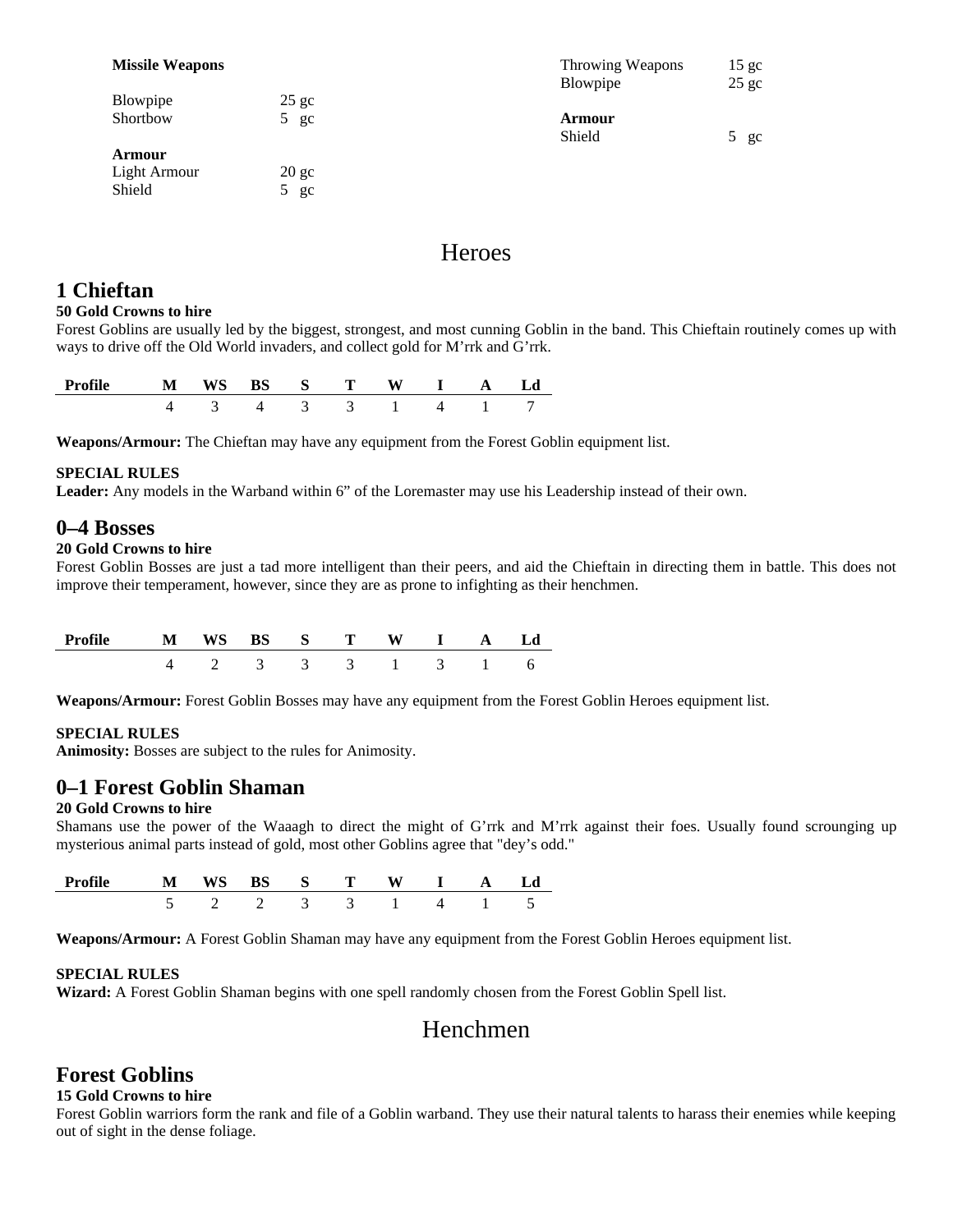| <b>Profile</b> | м | WS<br>ີ |                 | $\mathbf{S}$ and $\mathbf{S}$ | W | A |  |
|----------------|---|---------|-----------------|-------------------------------|---|---|--|
|                |   |         | $\sim$ 4 $\sim$ | $\sim$ $\sim$                 |   |   |  |

**Weapons/Armour:** Forest Goblins can be armed with weapons and armour chosen from the Forest Goblin Henchman equipment list.

#### **SPECIAL RULES**

**Animosity:** Forest Goblins are subject to the rules for Animosity.

# **1–5 Red Toof Clan Goblins**

#### **25 Gold Crowns to hire**

Of all the various factions that comprise the Forest Goblins, the infamous Red Toof Clan is the most feared. They are elite shock troops, valued by Chieftains for their berserk rage in battle.

| Profile |  |        | $S \t S$      |  |        |  |
|---------|--|--------|---------------|--|--------|--|
|         |  | $\sim$ | $\sim$ $\sim$ |  | $\sim$ |  |

**Weapons/Armour:** Red Toof Clan Gobblins can be armed with weapons and armour chosen from the Forest Goblin Henchman equipment list.

#### **SPECIAL RULES**

**Animosity:** Red Toof Clan Goblins are subject to the rules for Animosity.

**Berserkers:** Forest Goblins of the Red Toof Clan allow themselves to be bitten by all sorts of poisonous wildlife before entering battle. The mingling venom drives them into frothing convulsions, making them extremely ferocious. Red Toof Goblins are affected by the rules for Frenzy as described in the Mordheim rulebook. In addition, if they begin their turn within charge range of an enemy, they are immune to animosity for that turn.

# **0–5 Forest Goblin Sluggas**

#### **20 Gold Crowns to hire**

Sluggas practice the art of throwing various objects until they can hurl several projectiles in a split second. This makes them useful for distracting enemies with a hail of heavy stones.

| Profile | $\mathbf{M}$ | WS | RS S T |           | $I \qquad A$ |     |  |
|---------|--------------|----|--------|-----------|--------------|-----|--|
|         |              |    |        | 3 3 3 1 3 |              | - 1 |  |

**Weapons/Armour:** Sluggas can be armed with weapons and armour chosen from the Forest Goblin Henchman equipment list.

### **SPECIAL RULES**

**Animosity:** Forest Goblin Sluggas are subject to the rules for Animosity.

**Sluggas:** In the shooting phase, the Sluggas may throw thrown weapons up to three times. This may not be combined with Quick Shot if they should be promoted to hero status.

# **0–1 Gigantic Spider**

#### **200 Gold Crowns to hire**

Gigantic Spiders are best avoided when encountered in the wild, due to their deadly poison and huge size. When urged into fighting by Forest Goblin beastmasters, they become doubly dangerous and much harder to evade.

| Profil | M | WC<br>ັ | $\mathbf{5}$ | m |  | -- |  |
|--------|---|---------|--------------|---|--|----|--|
|        |   |         |              | - |  |    |  |

**Weapons/Armour:** Sluggas can be armed with weapons and armour chosen from the Forest Goblin Henchman equipment list.

#### **SPECIAL RULES**

**Fear:** Gigantic Spiders cause fear as described in the Mordheim Rulebook.

**Large Monster:** Gigantic Spiders are large targets, and may always be shot at regardless if they are closest or not.

**Poisonous:** The Gigantic Spider's maw drips with vile poisons. When it wounds an enemy and a roll is made on the injury table, 1= knocked down, 2-4= stunned, and 5-6= Out of Action.

**Native:** Negotiating jungle terrain is no trouble for spiders. They move through jungle without penalty.